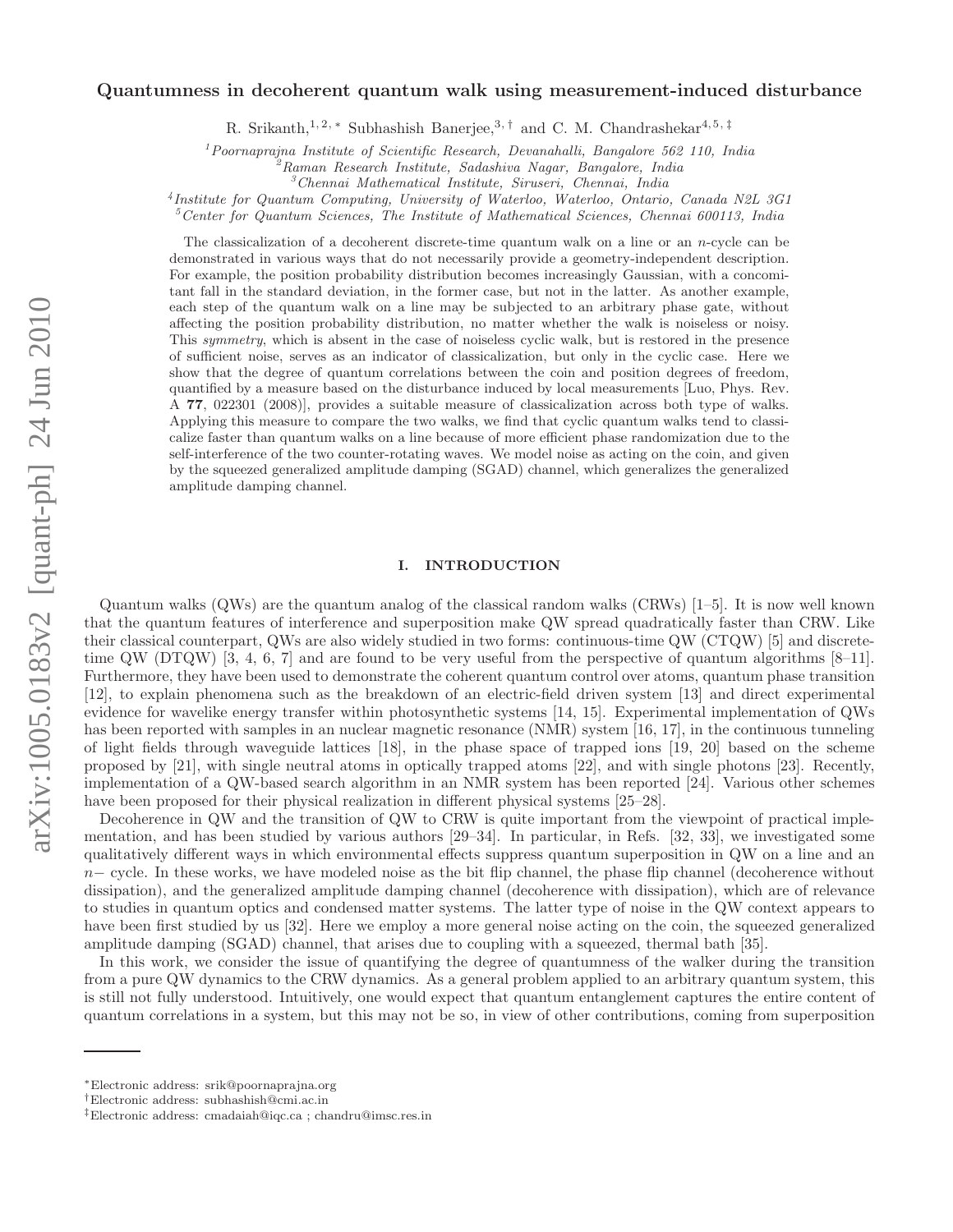and noncommutativity of observables. In Ref. [36], a quantity called 'discord', which is defined as the difference between two different quantum generalizations of classical mutual information, is shown to be a viable measure of the quantumness of correlations in a bipartite system. One can produce systems in which discord is nonvanishing even though entanglement vanishes. However, computing discord in a large-dimensional system can be difficult because it requires an optimization over all possible local measurement strategies. An alternative method is via 'dissonance', defined as the relative entropy between a separable state  $\sigma$  and the closest *classical state* (a separable state that is a mixture of locally distinguishable states), where  $\sigma$  is such that it has the smallest relative entropy of entanglement with the given (in general, entangled) state  $\rho$  [37]. Therefore, unlike discord, dissonance is a measure of quantumness that excludes entanglement. An operational approach that employs measurement-induced disturbance as a measure of quantumness has been proposed by Luo [38]. In this work, we use this 'quantumness via measurement-induced disturbance' (QMID) between the coin and position degrees of freedom to study the effect of decoherence on QW.

This article is arranged as follows. In Sec. II we describe the DTQW model on a line and an n−cycle. In Sec. III we introduce the SGAD channel as the process that decoheres the walk, and discuss some signatures of the classicalization of QW. In Sec. IV, we discuss a specific kind of walk symmetry as a means to characterize the loss of quantumness in a decoherent walk, and point out its drawbacks. In Sec. V we investigate QMID as a means to quantify quantumness of the correlations between the coin and the position degrees of freedom, that is applicable to decoherent QWs both on a line and on an n−cycle. Finally, we conclude in Sec. VI.

# II. DISCRETE-TIME QUANTUM WALK ON A LINE AND AN n−CYCLE

The DTQW in one dimension is modeled as a particle consisting of a two-level coin (a qubit) living in the Hilbert space  $\mathcal{H}_c$ , spanned by  $|0\rangle$  and  $|1\rangle$ , and a position degree of freedom living in the Hilbert space  $\mathcal{H}_p$ , spanned by  $|\psi_x\rangle$ , where  $x \in \mathbb{I}$ , the set of integers. In an n-cycle walk, there are only n allowed positions, and in addition the periodic boundary condition  $|\psi_x\rangle = |\psi_{x \text{ mod } n}\rangle$  is imposed. A t-step coined QW is generated by iteratively applying a unitary operation W which acts on the Hilbert space  $\mathcal{H}_c \otimes \mathcal{H}_p$ :

$$
|\Psi_t\rangle = W^t |\Psi_{in}\rangle,\tag{1}
$$

where  $|\Psi_{in}\rangle = (\cos(\delta/2)|0\rangle + \sin(\delta/2)e^{i\phi}|1\rangle) \otimes |\psi_0\rangle$  is an arbitrary initial state of the particle and  $W \equiv U(B \otimes \mathbb{1}),$ where  $U(2) \ni B = B_{\xi,\theta,\zeta} \equiv \begin{pmatrix} e^{i\xi}\cos(\theta) & e^{i\zeta}\sin(\theta) \\ e^{-i\zeta}\sin(\theta) & -e^{-i\xi}\cos(\theta) \end{pmatrix}$  $e^{-i\zeta}\sin(\theta) - e^{-i\xi}\cos(\theta)$ (with components denoted  $B_{jk}$ ) is the coin operation. U is the controlled-shift operation

$$
U \equiv |0\rangle\langle 0| \otimes \sum_{x} |\psi_{x} - 1\rangle\langle\psi_{x}| + |1\rangle\langle 1| \otimes \sum_{x} |\psi_{x} + 1\rangle\langle\psi_{x}|.
$$
 (2)

For an  $n$ -cycle U is replaced by

$$
U^c \equiv |0\rangle\langle 0| \otimes \sum_{x=0}^{n-1} |\psi_{x-1 \text{ mod } n}\rangle\langle\psi_x| + |1\rangle\langle 1| \otimes \sum_{x=0}^{n-1} |\psi_{x+1 \text{ mod } n}\rangle\langle\psi_x|
$$
 (3)

The probability to find the particle at site x after t steps is given by  $p(x,t) = \langle \psi_x | \text{tr}_c(|\Psi_t\rangle \langle \Psi_t |)|\psi_x\rangle$ .

### III. DECOHERENCE VIA SQUEEZED GENERALIZED AMPLITUDE DAMPING CHANNEL

A QW implemented on a quantum computer is inevitably affected by errors caused by noise due to the environment. Some physically relevant models of noise are as follows: a phase flip channel (which is equivalent to a phase damping or purely dephasing channel), a bit flip channel, a generalized amplitude damping channel ( $T \ge 0$ ) and an SGAD channel, which is used here. Our numerical implementation of these channels evolves the density matrix at each walk step employing the Kraus operator representation for them.

The physical origin and the effect of various types of noise, such as phase flip, bit flip, amplitude and generalized amplitude damping, on the DTQW have been studied in detail in Refs. [32, 33]. Here we study the behavior of decoherent QW subjected to a recently introduced noise process, the SGAD channel [35], which we briefly discuss below for completeness.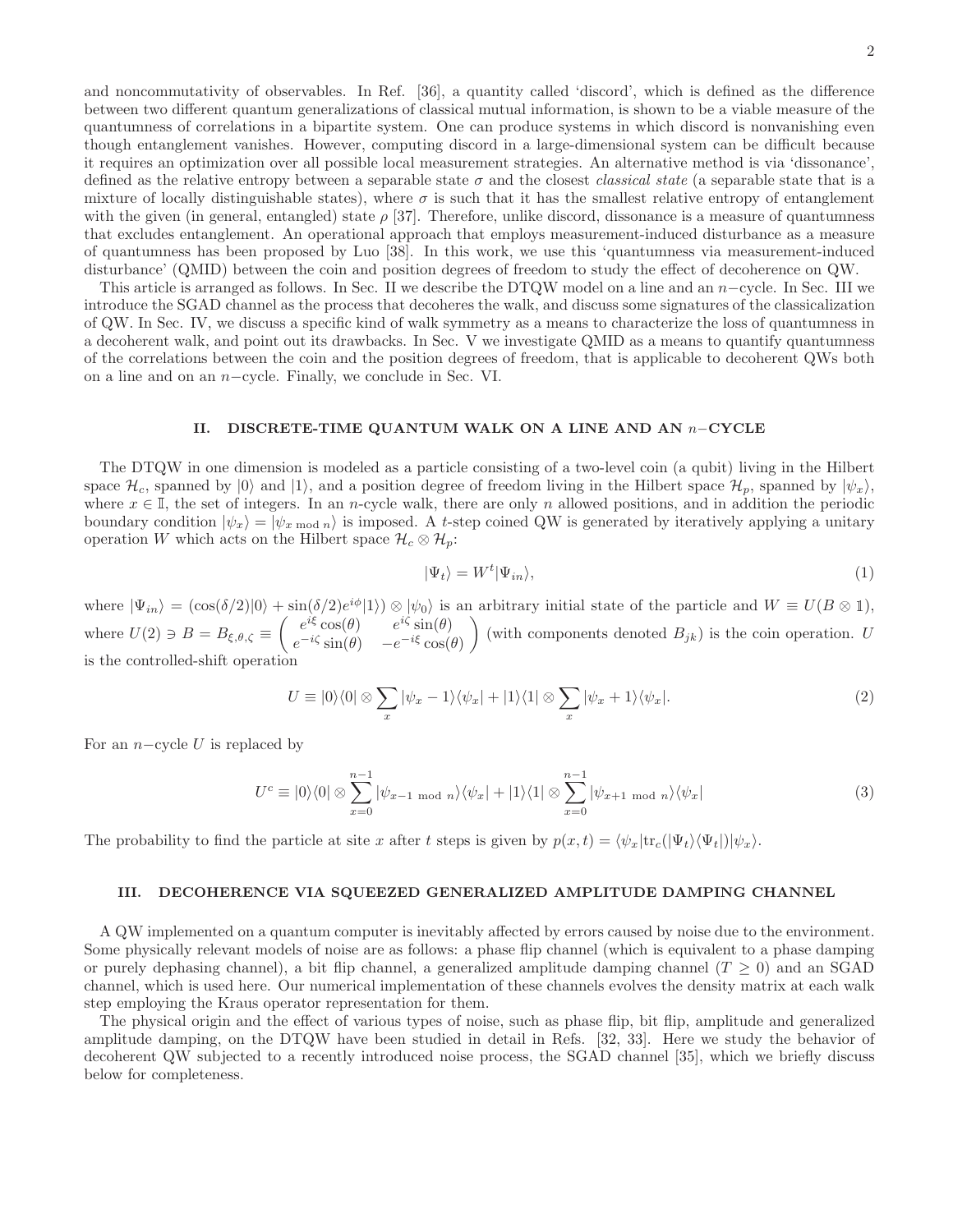System evolution in the interaction picture, for the case of SGAD, has the following form [39, 40]:

$$
\frac{d}{dt}\rho^{s}(t) = \gamma_{0}(N+1)\left(\sigma_{-\rho}^{s}(t)\sigma_{+} - \frac{1}{2}\sigma_{+}\sigma_{-\rho}^{s}(t) - \frac{1}{2}\rho^{s}(t)\sigma_{+}\sigma_{-}\right) \n+ \gamma_{0}N\left(\sigma_{+\rho}^{s}(t)\sigma_{-} - \frac{1}{2}\sigma_{-\sigma_{+}\rho}^{s}(t) - \frac{1}{2}\rho^{s}(t)\sigma_{-\sigma_{+}}\right) \n- \gamma_{0}M\sigma_{+\rho}^{s}(t)\sigma_{+} - \gamma_{0}M^{*}\sigma_{-\rho}^{s}(t)\sigma_{-}.
$$
\n(4)

Here  $\gamma_0 = (4\omega^3|\vec{d}|^2)/(3\hbar c^3)$  is the spontaneous emission rate, while  $\sigma_+$ ,  $\sigma_-$  are the standard raising and lowering operators. Also,  $N = N_{\text{th}}[\cosh^2(r) + \sinh^2(r)] + \sinh^2(r)$ ,  $M = -\frac{1}{2}\sinh(2r)e^{i\Phi}(2N_{\text{th}}+1)$ , where  $N_{\text{th}} = 1/(e^{\hbar\omega_0/k_BT}-1)$ is the Planck distribution giving the number of thermal photons at frequency  $\omega_0$ , while r,  $\Phi$  are the bath squeezing parameters [41].

The SGAD channel is generated by the master Eq. (4), with nonvanishing r,  $\Phi$ , T. The Kraus operators for this channel, depicting the system-bath interaction for a time  $t = \Delta$  are [35]

$$
E_0 \equiv \sqrt{p_1} \begin{bmatrix} \sqrt{1 - \alpha(\Delta)} & 0 \\ 0 & 1 \end{bmatrix};
$$
  
\n
$$
E_1 \equiv \sqrt{p_1} \begin{bmatrix} 0 & 0 \\ \sqrt{\alpha(\Delta)} & 0 \end{bmatrix};
$$
  
\n
$$
E_2 \equiv \sqrt{p_2} \begin{bmatrix} \sqrt{1 - \mu(\Delta)} & 0 \\ 0 & \sqrt{1 - \nu(\Delta)} \end{bmatrix};
$$
  
\n
$$
E_3 \equiv \sqrt{p_2} \begin{bmatrix} 0 & 0 \\ 0 & \sqrt{\mu(\Delta)} e^{-i\theta(\Delta)} & 0 \end{bmatrix}.
$$

Here,

$$
\nu(\Delta) = \frac{N}{p_2(2N+1)} (1 - e^{-\gamma_0(2N+1)\Delta}),
$$
  
\n
$$
\mu(\Delta) = \frac{2N+1}{2p_2N} \frac{\sinh^2(\gamma_0 a \Delta/2)}{\sinh(\gamma_0(2N+1)\Delta/2)} \exp\left(-\frac{\gamma_0}{2}(2N+1)\Delta\right),
$$
  
\n
$$
\alpha(\Delta) = \frac{1}{p_1} \left(1 - p_2[\mu(\Delta) + \nu(\Delta)] - e^{-\gamma_0(2N+1)\Delta}\right),
$$

$$
p_1+p_2=1,
$$

$$
p_2(\Delta) = \frac{1}{(A+B-C-1)^2 - 4D} \times \{A^2B + C^2 + A[B^2 - C - B(1+C) - D] - (1+B)D - C(B+D-1) \}
$$
  

$$
\pm 2\sqrt{D[B-AB+(A-1)C+D][A-AB+(B-1)C+D]}\},
$$

where  $A = \frac{2N+1}{2N}$  $\frac{\sinh^2(\gamma_0 a \Delta/2)}{\sinh(\gamma_0 (2N+1) \Delta/2)} \exp(-\gamma_0 (2N+1) \Delta/2), B = \frac{N}{2N+1} (1 - \exp(-\gamma_0 (2N+1) \Delta)), C = A + B +$  $\exp(-\gamma_0(2N+1)\Delta), D = \cosh^2(\gamma_0 a \Delta/2) \exp(-\gamma_0(2N+1)\Delta).$ 

The SGAD channel extends the concept of a generalized amplitude damping (GAD) channel, which arises due to the dissipative interaction with a purely thermal bath to that with a squeezed thermal bath. One recovers generalized amplitude damping channel, if the squeezing parameter  $r \to 0$ .

Figure 1(a) depicts the gradual classicalization of a QW on a line under the action of the SGAD noise for different channel parameters. It is seen that, as the QW turns into a CRW, correspondingly, the probability distribution becomes increasingly Gaussian, causing the quadratic functional dependence of variance on time, characteristic of quantum behavior, to become linear ( cf. Fig. 2 of Ref. [30], and the analytical results presented therein). This pattern of quantum-to-classical transition has also been observed experimentally, in discrete-time quantum walks using single-photon, subjected to decoherence of the pure dephasing type [23]. This behavior is quite generic, and can be shown, for example, to arise under arbitrary Markovian decoherence of a continuous-time quantum walk on a graph (cf. Fig. 3 of Ref. [42]). The Gaussianization is directly reflected in the fall of standard deviation, depicted in Fig. 1(b), because classicalization causes probability to cluster closer to the mean position. As it turns out, neither the Gaussianization, nor the concomitant dramatic drop in standard deviation, happens in the case of QW on an n-cycle [Fig.  $2(a)$ ]. Thus the characterization of loss of quantumness in a QW in terms of shape change of the probability distribution according to this pattern is, while convenient for walk on a line, not fruitful in the case of cyclic walk. In the following section, we will discuss why a sort of 'gauge freedom' in QWs also is not an appropriate geometry-independent measure of classicalization of QW.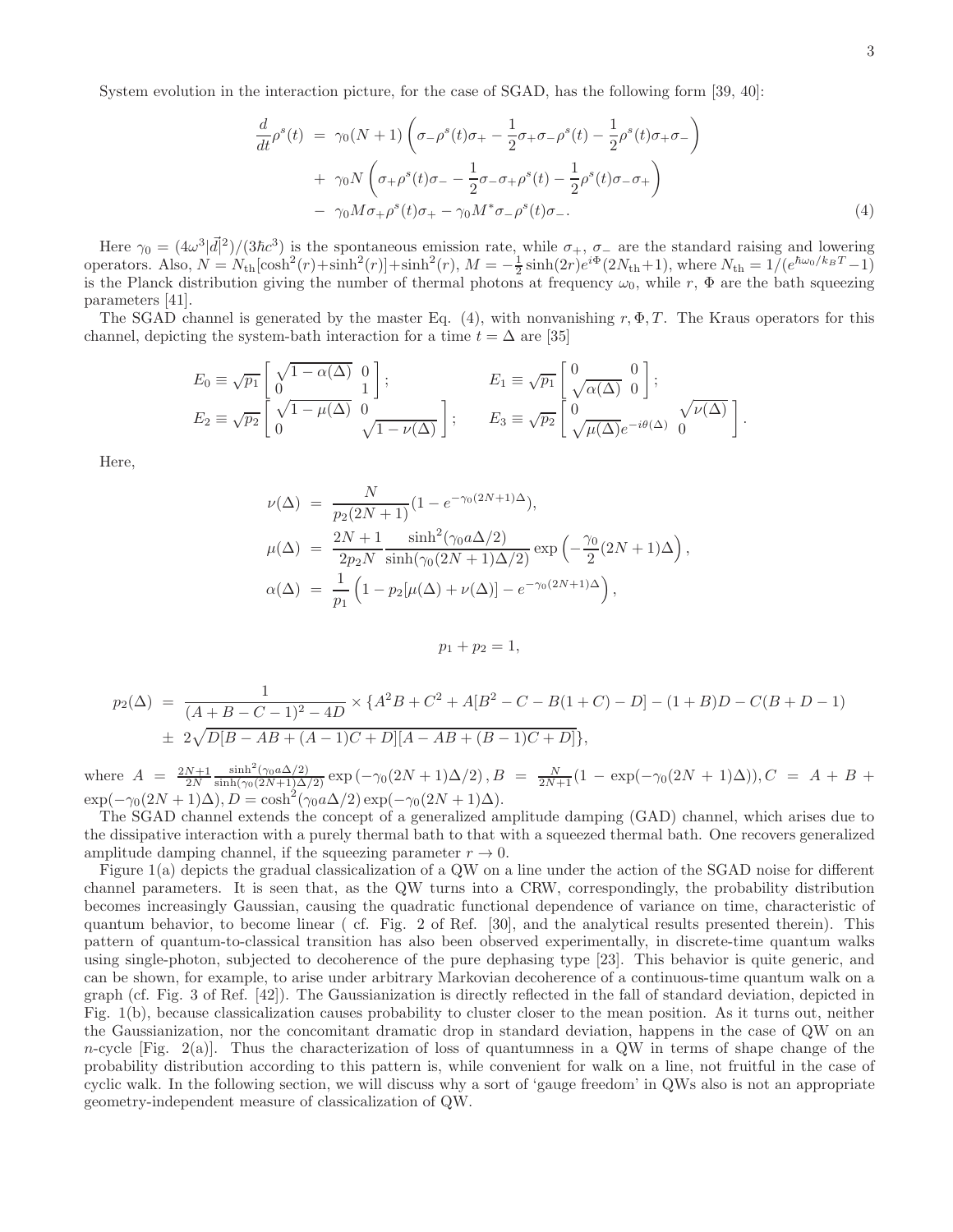

FIG. 1: The effect of increasing the environmental squeezing parameter of the SGAD channel, on the position probability distribution of a particle with the initial state  $(1/\sqrt{2})(|0\rangle + i|1\rangle) \otimes |\psi_0\rangle$  and coin toss instruction given by  $B(0°, 45°, 0°)$ . Other channel parameters are fixed at  $T = 2$ ,  $\gamma_0 = 0.025$  and  $\Delta = 0.1$ . (a) The probability distribution on a line for different values of r, at time  $t = 100$  steps. With increasing noise (parametrized by r), the distribution transforms from the characteristic QW twin-peaked distribution to the classical Gaussian. (b) The Gaussianization is evidently accompanied by a reduction in the standard deviation, as seen here. The plots are given for different values of the coin toss parameter  $\theta$ .

# IV. A SYMMETRY OF QUANTUM WALK ON A LINE

We will call an operation applied at each step of the walk that leaves the position probability distribution  $p(x, t)$ of the particle unchanged as 'walk symmetry'. The phase gate  $G(\alpha) = \begin{pmatrix} 1 & 0 \\ 0 & 0 \end{pmatrix}$  $\begin{pmatrix} 1 & 0 \\ 0 & e^{i\alpha} \end{pmatrix}$  acting on the coin is such a walk symmetry for walk on line, but not for that on an n–cycle. The physical significance of G is that it helps identify a family of QWs that are equivalent from the viewpoint of physical implementation, which can sometimes allow a significant practical simplification [32].

Suppose the walker begins in the state  $(a|0\rangle + b|1\rangle) \otimes |\psi_0\rangle$ , with  $|a|^2 + |b|^2 = 1$ . If the coin operator is denoted by the matrix  $B = \{B_{j,k}\}\,$ , then after application of this operation followed by the conditional shift, the walker is in the state  $\sum_{j_1}(aB_{j_10}+bB_{j_11})|j_1,\psi_{2j_1-1}\rangle$ , where  $j_1 \in \{0,1\}$ . Proceeding thus, after t steps the walker on a line and on an n-cycle are seen to be, respectively,

$$
|\Psi_L(t)\rangle = \sum_{j_1, j_2, \cdots, j_t} e^{iJ_t \alpha} B_{j_t, j_{t-1}} \cdots B_{j_2, j_1} (B_{j_1 0} a + B_{j_1 1} b)|j_t, \psi_{[2J_t - t]}\rangle, \tag{5a}
$$

$$
|\Psi_C(t)\rangle = \sum_{j_1, j_2, \cdots, j_t} e^{iJ_t \alpha} B_{j_t, j_{t-1}} \cdots B_{j_2, j_1} (B_{j_1 0} a + B_{j_1 1} b)|j_t, \psi_{[2J_t - t \mod n]} \rangle, \tag{5b}
$$

where  $J_t = j_1 + j_2 + \cdots + j_t$  and  $0 \leq J_t \leq t$ . The projection of the state  $|\Psi_L(t)\rangle$ , Eq. (5a) onto some position state  $|\psi_x\rangle \equiv |\psi_{2J_t-t}\rangle$  is given by

$$
\langle \psi_x | \Psi_L(t) \rangle = \sum_{j_1, j_2, \dots, j_t} e^{i\alpha(x+t)/2} B_{j_t, j_{t-1}} \cdots B_{j_2, j_1} (B_{j_1 0} a + B_{j_1 1} b)|j_t \rangle
$$
  
= 
$$
\sum_{j_1, j_2, \dots, j_{[t-1]}} \left( e^{i\alpha(x+t)/2} B_{0, j_{t-1}} \cdots B_{j_2, j_1} (B_{j_1 0} a + B_{j_1 1} b)|0 \rangle \right)
$$
  
+ 
$$
(e^{i\alpha[-1 + (x+t)/2]} B_{1, j_{t-1}} \cdots B_{j_2, j_1} (B_{j_1 0} a + B_{j_1 1} b)|1 \rangle),
$$

where we have used the fact that  $J_t = J_{t-1} + j_t = (x + t)/2$ . Therefore the probability to detect the particle at x is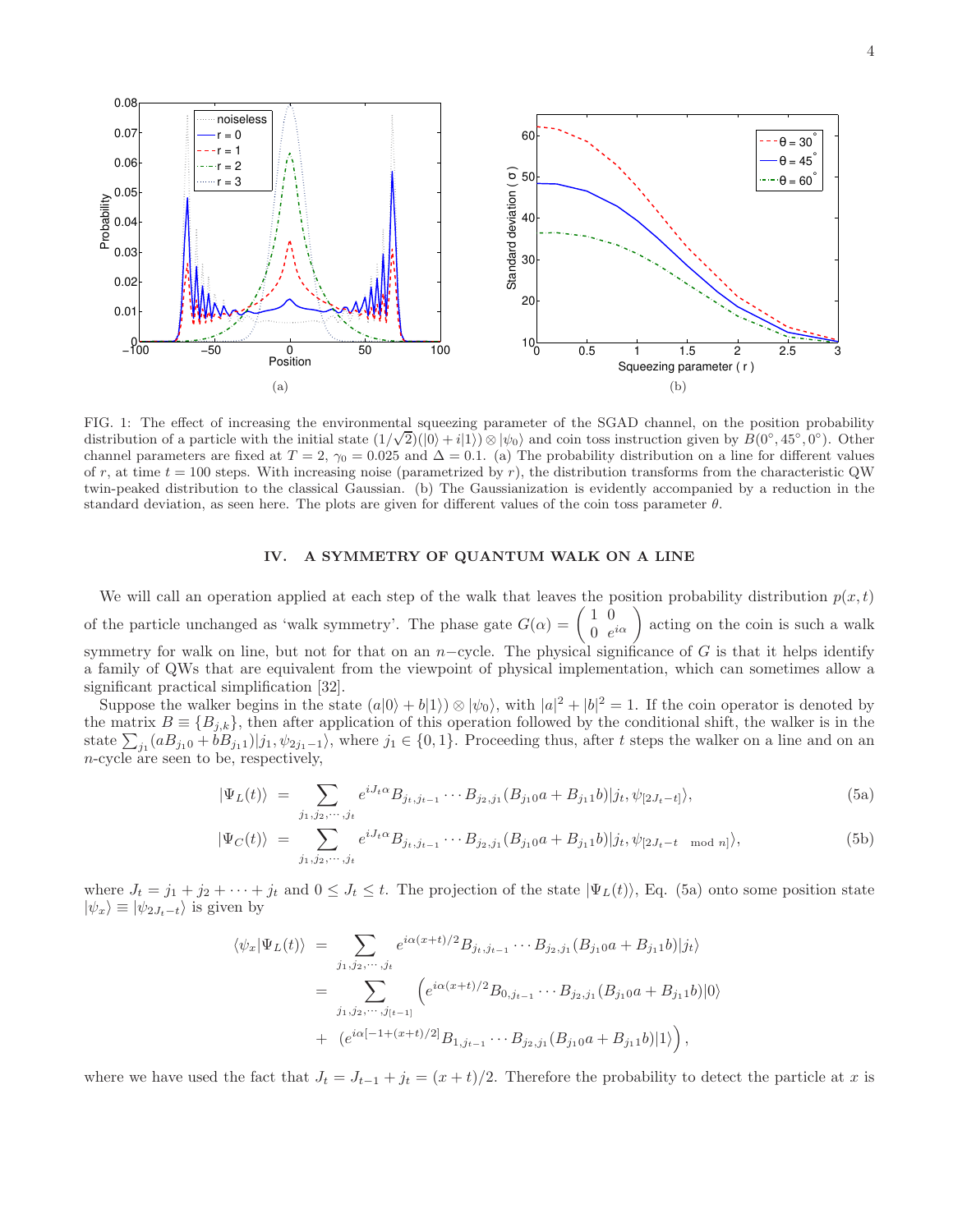

FIG. 2: (a) Probability distribution of a particle with the initial state  $(1/\sqrt{2})(|0\rangle + i|1\rangle) \otimes |\psi_0\rangle$  and coin toss instruction given by  $B(0°, 45°, 0°)$  on an n-cycle  $(n = 51)$  with increase in value of the r for  $\tau = 100$ . In contrast to the case of QW on a line [Figs. 1(a) and 1(b)], note that the classicalized walk does not become Gaussian. All plots have been shifted by the respective mean value, and downscaled by a factor equal to the respective standard deviation, in order to bring out the shape change in the probability distributions. (b) The breakdown in 'gauge symmetry' is described by nonvanishing Kolmogorov (trace) distance between the probability distributions resulting from the nonapplication and application of a phase gate,  $G(30°)$  at each step of the cyclic walk [33]. The unitary walk is marked by a persistent, nonvanishing symmetry breakdown. Noise causes the gradual suppression of superposition terms, leading to a restoration of the symmetry.

given by:

$$
\left|\sum_{j_1,j_2,\dots,j_{t-1}} B_{0,j_{t-1}}\cdots B_{j_2,j_1}(B_{j_10}a+B_{j_11}b)\right|^2 + \left|\sum_{j_1,j_2,\dots,j_{t-1}} B_{1,j_{t-1}}\cdots B_{j_2,j_1}(B_{j_10}a+B_{j_11}b)\right|^2,
$$

independent of  $\alpha$ , whence the symmetry. Proceeding similarly in the case of QW on an n-cycle, we find that whereas each superposition term accumulates phase in the same way, the spatial spread of the state is restricted by the geometry not to exceed n, leading to Eq. (5b). As a result, fixing x fixes  $J_t$  mod  $n = (x + t)/2$  mod n, but not  $J_t$ itself, so that the phase terms in the superposition Eq. (5b) do not factor out globally in the above manner as with QW on a line, whence the breakdown in the symmetry in the cyclic case [Fig. 2(b)]. We use the notation  $n = 2s + 1$ , where s is the number of vertices on the left or right arm of the cycle, excluding the origin. We define turns  $\tau$  by  $t = \tau s$ , where t is walk time or the number of steps. Physically, the breakdown in symmetry can be attributed to interference of the clockwise and anticlockwise rotating waves on the cycle.

In Eq. (5a), note that the proof of symmetry works just the same even if the B's in each operation are distinct operators, and, further, even if they are arbitrary matrices, not necessarily unitary. With this insight, consider any CP map represented by the set of Kraus operators  $\{E_1, \dots, E_d\}$ . The operators  $E_j$  may be unitary, as with a Pauli channel like bit flip or phase flip channels, or not, as with the amplitude damping channel or squeezed generalized amplitude damping channel. Consider an n-fold application of the noise process represented by this CP map on an initial pure state  $\rho \equiv |\Psi_{in}\rangle \langle \Psi_{in}|$ . This produces

$$
\rho' = \sum_{i_1, \dots, i_n=1}^d E_{i_n} \cdots E_{i_1} \rho E_{i_1}^\dagger \cdots E_{i_n}^\dagger \tag{6}
$$

The state  $\rho'$  can equally well be regarded as a uniform mixture of the  $d^n$  unnormalized states of the form  $E_{i_n} \cdots E_{i_1} |\Psi_{in}\rangle$ , where a particular sequence  $\mathbf{E}_k \equiv E_{i_n} \cdots E_{i_1}$  can be regarded as a 'noise trajectory'. Note that the  ${E_k}$  are themselves Kraus operators for they can be shown to be positive and to satisfy

$$
\sum_{k=1}^{d^n} \mathbf{E}_k^{\dagger} \mathbf{E}_k = \mathbb{I}.
$$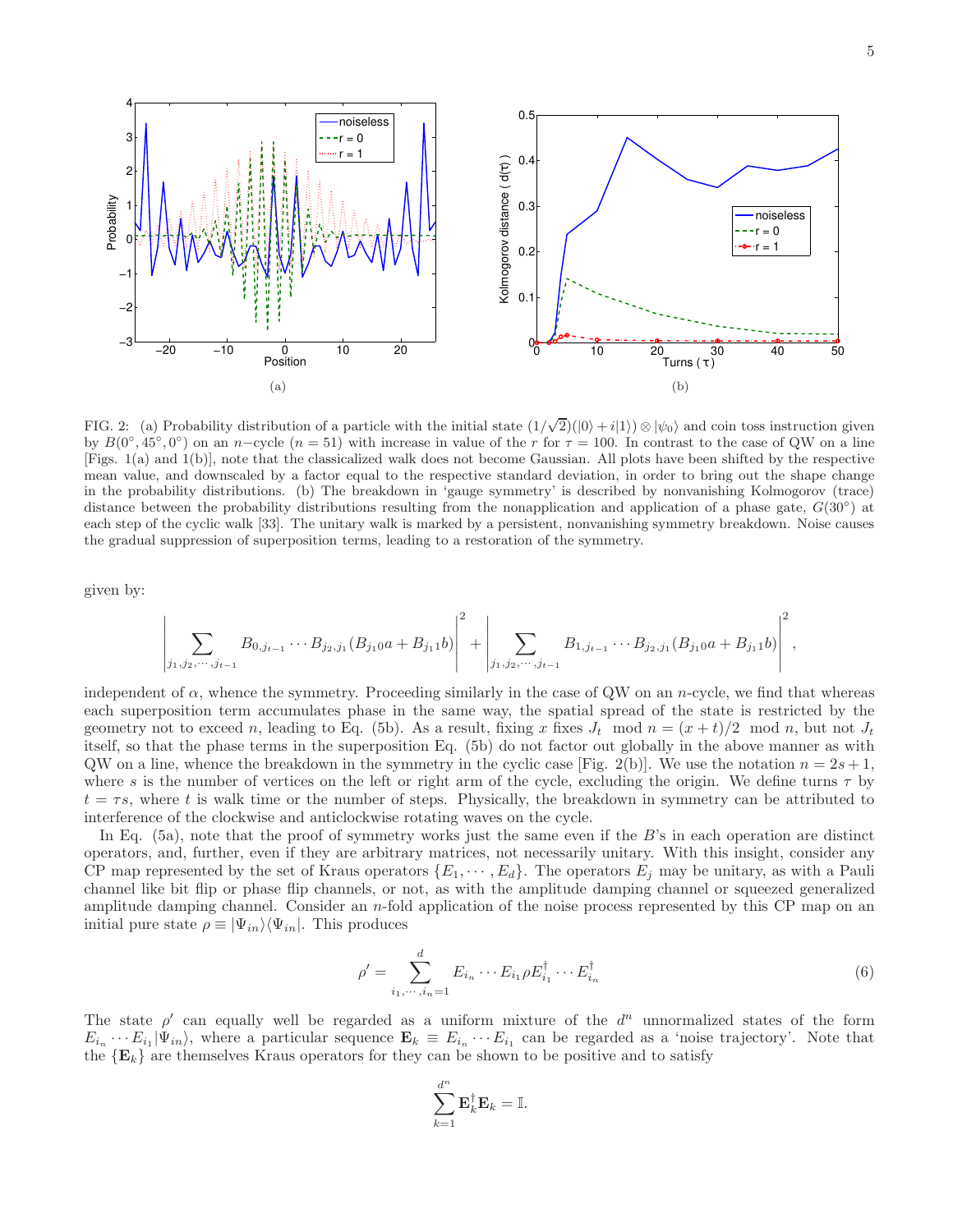

FIG. 3: (a) Decrease in QMID with increasing squeezing parameter r for a particle walking on a line at time  $t = 100$  steps, with the initial state  $(1/\sqrt{2})(|0\rangle + i|1\rangle) \otimes |\psi_0\rangle$  and coin toss instruction given by  $B(0°, \theta, 0°)$ , where  $\theta = 30°$ ,  $\theta = 45°$ , and  $\theta = 60^\circ$ . A similar decreasing pattern can also be seen in the cyclic case. Note the slight  $\theta$  dependence of Q, and the switch in this dependence around  $r = 1.2$ . (b) Variation of QMID [Q(p)] for QW on an n– cycle  $(n = 101)$ , with increase in number of turns  $(\tau)$  of the cycle. With increase in r,  $Q(\rho)$  decreases faster, implying more rapid classicalization. Other environmental parameters are  $\gamma_0 = 0.025$ , temperature (T = 2), and  $\Delta = 0.1$ .

A particular noise trajectory of *n* steps of a walk, given by  $(UB)^n |\Psi_{in}\rangle$  could be, for example,  $(UBE_{i_n})(UBE_{i_{n-1}})\cdots (UBE_{i_2})(UBE_{i_1})|\Psi_{in}\rangle$ , where the noise is assumed to act on the coin just before the application of B at each step. This can be rewritten, matrix-multiplying B with the noise operator, as  $\mathbf{E}_x|\Psi_{in}\rangle \equiv$  $(UB'_{i_n})(UB'_{i_{n-1}})\cdots (UB'_{i_2})(UB'_{i_1})|\Psi_{in}\rangle$ . If the B's in Eq. (5a) are replaced by the B''s, we are led by the same reasoning to conclude that along each trajectory,  $p(x, t)$  is unaffected by the application of  $G(\alpha)$ . Hence, the average overall  $d^n$  noise trajectories will also leave  $p(x, t)$  unaffected.

We assumed above that the noise acts at each step just before the coin operation, but it is clear that it may equally well act just after the coin operation. Furthermore, it may also act after the shift operation. To see this we rewrite, using the associative property of quantum operations, a particular noise trajectory  $(E_{i_n}UB)(E_{i_{n-1}}UB)\cdots(E_{i_2}UB)(E_{i_1}UB)|\Psi_L\rangle$  as  $E_{i_n}(UBE_{i_{n-1}})(UB\cdots E_{i_2})(UBE_{i_1})UB|\Psi_{in}\rangle$ , then as  $E_{i_n}(UB'_{i_{n-1}})(\cdots UB'_{i_2})(UB'_{i_1})UB|\Psi_L\rangle$  and finally as  $E_{i_n}(UBE_{i_{n-1}})(UB\cdots E_{i_2})(UBE'_{i_1})|\Psi'_L\rangle$  and once again the above reasoning can be applied to show that symmetry holds even with this model of noise. In earlier works, we explicitly verified this for the case when the noise is a phase damping channel [32] and a generalized amplitude damping channel [33]. Not surprisingly, noise restores symmetry for the cyclic QW, which can be understood simply as the result of suppression of quantum superpositions [33].

Figure 2(b) depicts the breakdown of the symmetry in noiseless QW on an n-cycle, and its restoration with the application of noise. At each time step, symmetry breakdown is quantified as the trace or Kolmogorov distance [43] between the two probability distributions obtained by applying or not applying the phase gate on every step. We note that while  $\tau \leq 2$ , the cyclic walk remains symmetric, as the diffusing particle is 'unaware' of its nontrivial topology. From Eq. (5b), we see that the beginning of breakdown is when  $\max(2J_t - t) \geq n$ , which happens when  $t \geq n$ , or  $\tau \geq 2 + (1/s)$ . Clearly, even though the symmetry breakdown is potentially a good probe of walk topology, as an indicator of quantumness, it is relevant only to cyclic walk, and thus not a geometry-independent indicator of classicalization.

### V. QUANTUMNESS USING MEASUREMENT-INDUCED DISTURBANCE

Finally we consider the classicalization of QW on a line and an n−cycle under the influence of the SGAD channel, using QMID as a measure of quantumness of the correlations between the coin and position degrees of freedom. Given a bipartite state  $\rho$  living in the Hilbert space  $\mathcal{H}_A \otimes \mathcal{H}_B$ , and the reduced density matrices being denoted by  $\rho_A$  and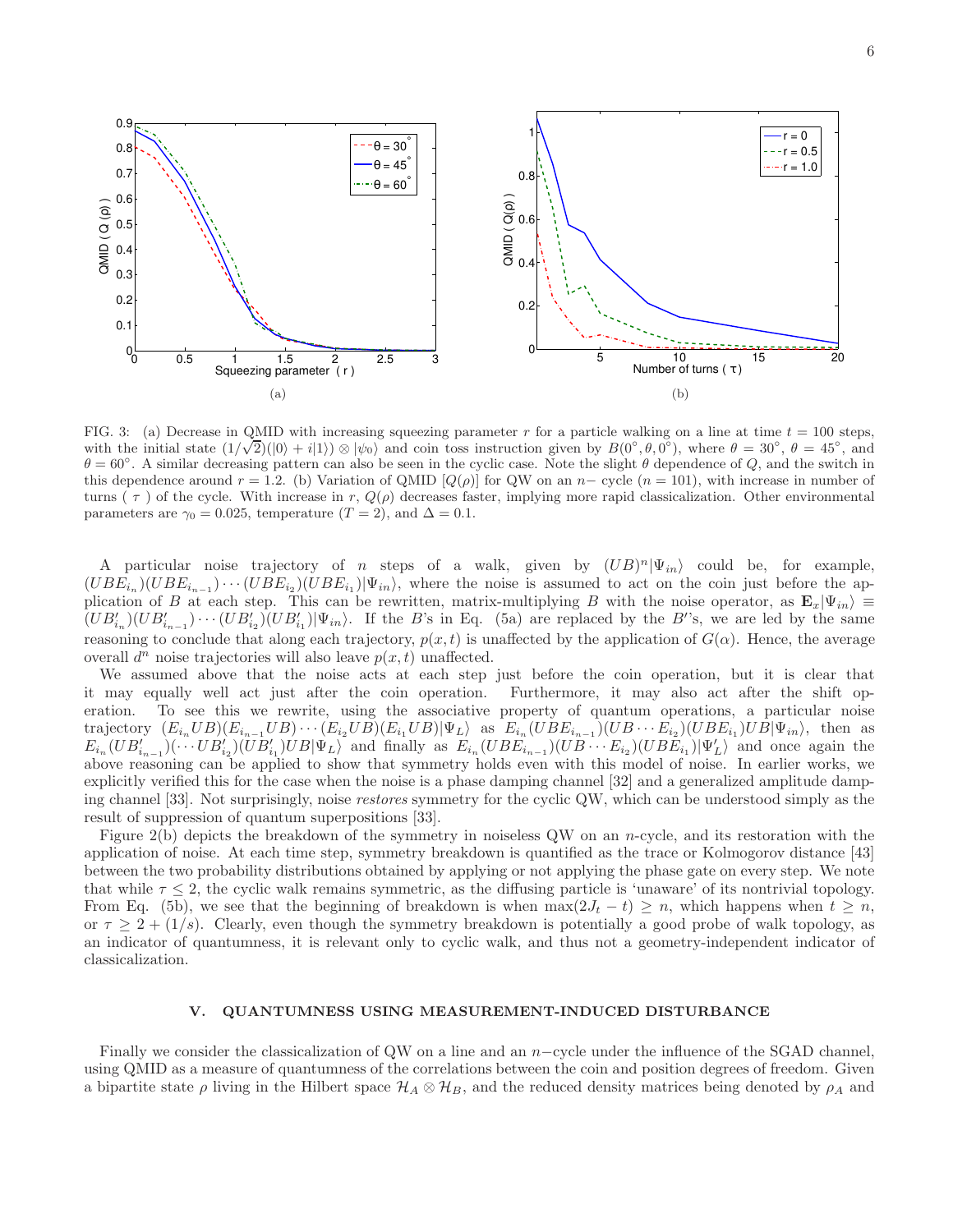

FIG. 4: A comparison of the degree of classicalization between QW on a line and that on an n-cycle, via QMID as the measure of quantumness. (a) For a fixed setting of the environment-induced decoherence (here  $T = 0.1$ ,  $\gamma_0 = 0.05$ ,  $\Delta = 0.1$  and  $r = 0$ ) and any given sufficiently large time, the cyclic walk typically becomes classical more rapidly on account of enhanced randomization due to the interference of the counter-rotating waves. (b) This is evidenced by the suppression of QMID with increase in the number of turns  $\tau$ , keeping time t and all noise parameters fixed.

 $\rho_B$ , a reasonable measure of total correlations between systems A and B is the mutual information:

$$
I(\rho) = S(\rho_A) + S(\rho_B) - S(\rho),\tag{7}
$$

where  $S(\cdot)$  denotes von Neumann entropy. If  $\rho_A = \sum_j p_A^i \Pi_A^i$  and  $\rho_B = \sum_j p_B^i \Pi_B^i$ , then the measurement induced by the spectral resolution of the reduced states is

$$
\Pi(\rho) \equiv \sum_{j,k} \Pi_A^j \otimes \Pi_B^k \rho \Pi_A^j \otimes \Pi_B^k. \tag{8}
$$

The state  $\Pi(\rho)$  may be considered classical in the sense that there is a (unique) local measurement strategy, namely Π, that leaves Π(ρ) unchanged. This strategy is special in that it produces a classical state in ρ while keeping the reduced states invariant.

According to Luo [38], we may consider as a measure of quantum correlations the quantity  $D[\rho, \Pi(\rho)]$ , where D is a suitable measure of quantum distance, such as Hilbert-Schmidt distance or Bures measure. If we accept that  $I[\Pi(\rho)]$ is a good measure of *classical* correlations in  $\rho$ , then one may consider QMID, given by

$$
Q(\rho) = I(\rho) - I[\Pi(\rho)],\tag{9}
$$

as a reasonable measure of quantum correlation [38].

Our application of QMID to QW to derive the quantumness of coin-position correlations supports this view. We numerically determined  $\rho$  in Eq. (7), by applying SGAD noise at each walk step, for various channel parameters like temperature T, coupling constant  $\gamma_0$ ,  $\Delta$ , and environmental squeezing parameter r. The operator  $\Pi$  in Eq. (8), and thence  $Q(\rho)$  in Eq. (9), are obtained by diagonalization of the reduced density matrices  $\rho_A$  and  $\rho_B$ .

Figure 3 presents typical plots of QMID in a QW system subjected to a SGAD channel with different variable parameters. In Fig. 3(a), we depict the fall of QMID in noisy QW on a line with increasing environment squeezing  $r$ . A similar pattern emerges also in the case of cyclic QW. Figure 3(b) depicts the fall of QMID in a noisy, cyclic QW with increasing time, a pattern that is seen also in the case of QW on a line. Both figures demonstrate, as expected, that increasing the level of noise (parametrized by  $r$ ) is detrimental to the degree of quantumness. More generally, these findings suggest that QMID provides the desired geometry-independent way to describe the classicalization of QW, unlike the previously discussed ways.

With this result, we may compare the decohering properties of QW on a line with those of cyclic QW (Fig. 4). For fixed noise setting, at any given sufficiently large time, as seen from Fig. 4(a), cyclic walk is more classical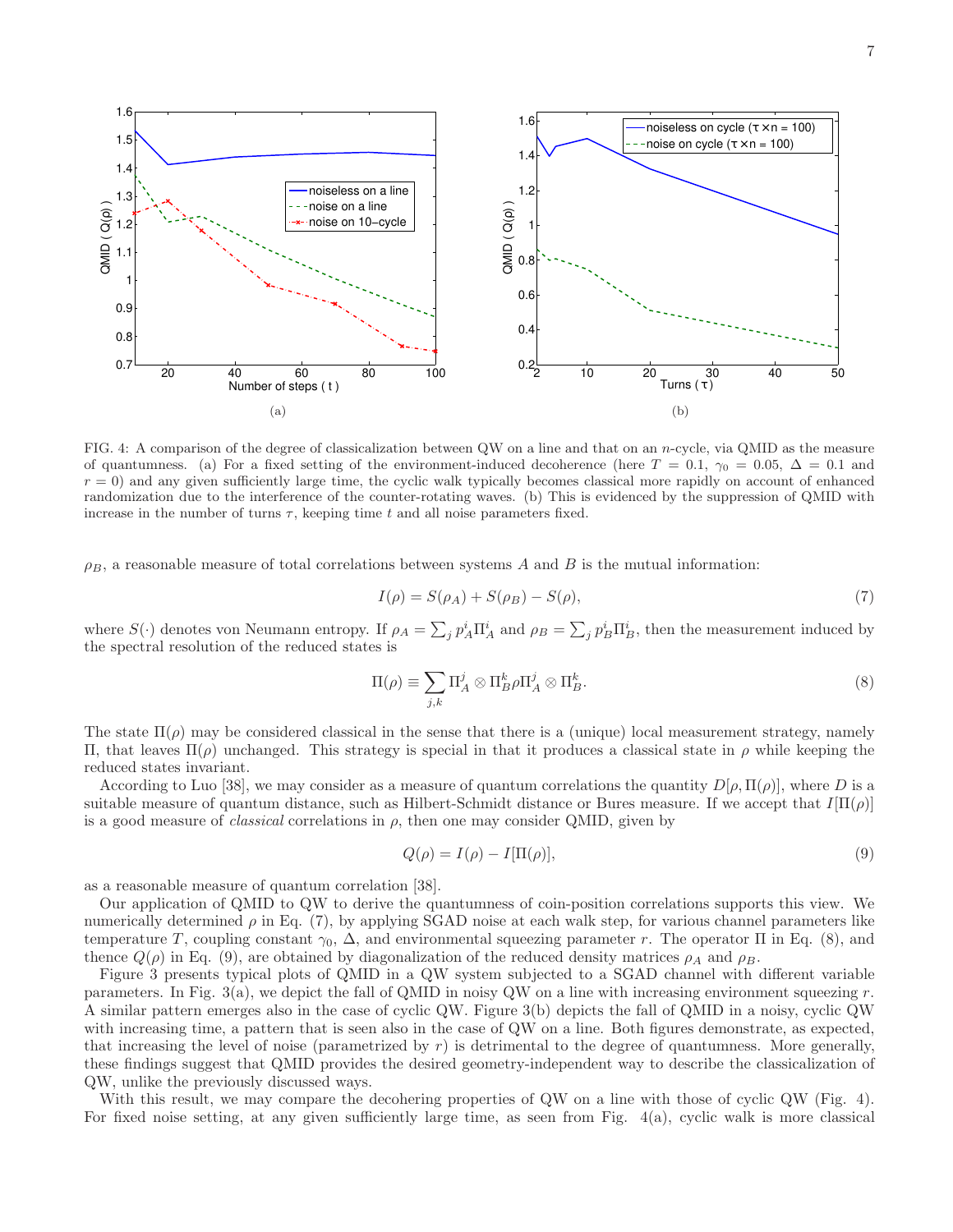than walk on the line, which may be understood as follows. Decoherence randomizes phase, and in cyclic walk, the self-interference of the two oppositely rotating waves enhances this randomization. This explanation is supported by Fig. 4(b), where increasing the number of turns  $\tau$  keeping time t and all noise parameters fixed is seen to suppress the quantumness.

# VI. CONCLUSIONS

In this work, we investigated the loss of quantumness in a decoherent DTQW on a line and an n-cycle. We showed that QMID provides a reasonable geometry-independent description of the degree of classicalization of the walk, unlike such familiar criterion as the Gaussianization of the walk probability distribution, which applies only to walk on a line, or a specific symmetry principle, which applies only to cyclic walks. The noise is modeled as an SGAD channel acting on the coin. One might consider the amount of entanglement between the coin and the position degrees of freedom as a measure of quantumness, but, as mentioned in the Sec. I, this might be an underestimate because it ignores the nonclassicality due to non-commutative observable algebra of the coin and position degrees of freedom. Quantum discord is a transparent measure of quantumness, but its computation for large systems like a quantum walker can be hard because of the optimization it involves. This suggests that QMID is a suitable, geometry-independent operational tool to describe the quantumness of QW. As a first application of this idea, we showed that cyclic QWs tend to classicalize faster than QWs on a line on account of more efficient phase randomization.

- [1] G. V. Riazanov, Sov. Phys. JETP 6 1107 (1958).
- [2] R. P. Feynman and A.R. Hibbs, Quantum Mechanics and Path Integrals (McGraw-Hill, New York, 1965).
- [3] Y. Aharonov, L. Davidovich and N. Zagury, Phys. Rev. A 48, 1687, (1993).
- [4] D. A. Meyer, J. Stat. Phys. 85, 551 (1996).
- [5] E. Farhi and S. Gutmann, Phys.Rev. A 58, 915 (1998).
- [6] A. Ambainis, E. Bach, A. Nayak, A. Vishwanath and J. Watrous, Proceeding of the 33rd ACM Symposium on Theory of Computing (ACM Press, New York, 2001), p.60.
- [7] A. Nayak and A. Vishwanath, DIMACS Technical Report, No. 2000-43 (2001) ; arXiv:quant-ph/0010117.
- [8] A. Ambainis, Int. Journal of Quantum Information, 1, No.4, 507-518 (2003).
- [9] A. M. Childs, R. Cleve, E. Deotto, E. Farhi, S. Gutmann and D. A. Spielman, in Proceedings of the 35th ACM Symposium on Theory of Computing (ACM Press, New York, 2003), p.59.
- [10] N. Shenvi, J. Kempe and K. Birgitta Whaley, Phys. Rev. A 67, 052307, (2003).
- [11] A. Ambainis, J. Kempe, and A. Rivosh, Proceedings of ACM-SIAM Symp. on Discrete Algorithms (SODA), (AMC Press, New York, 2005), pp.1099-1108.
- [12] C. M. Chandrashekar and R. Laflamme, Phys. Rev. A 78, 022314 (2008).
- [13] T. Oka, N. Konno, R. Arita, and H. Aoki, Phys. Rev. Lett. 94, 100602 (2005).
- [14] G. S. Engel et. al., Nature 446, 782-786 (2007).
- [15] M. Mohseni, P. Rebentrost, S. Lloyd, A. Aspuru-Guzik, J. Chem. Phys. 129, 174106 (2008).
- [16] J. Du, H. Li, X. Xu, M. Shi, J. Wu, X. Zhou, and R. Han, Phys. Rev. A 67, 042316 (2003)
- [17] C. A. Ryan, M. Laforest, J. C. Boileau, and R. Laflamme, Phys. Rev. A 72, 062317 (2005).
- [18] H. B. Perets, Y. Lahini, F. Pozzi, M. Sorel, R. Morandotti, and Y. Silberberg, Phys. Rev. Lett. 100, 170506 (2008).
- [19] H. Schmitz, R. Matjeschk, Ch. Schneider, J. Glueckert, M. Enderlein, T. Huber, and T. Schaetz, Phys. Rev. Lett. 103, 090504 (2009).
- [20] F. Zahringer, G. Kirchmair, R. Gerritsma, E. Solano, R. Blatt, and C. F. Roos, Phys. Rev. Lett. 104, 100503 (2010)
- [21] B. C. Travaglione and G. J. Milburn, Phys. Rev. A **65**, 032310 (2002).
- [22] K. Karski, L. Foster, J.-M. Choi, A. Steffen, W. Alt, D. Meschede, and A. Widera, Science 325, 174 (2009).
- [23] M. A. Broome, A. Fedrizzi, B. P. Lanyon, I. Kassal, A. Aspuru-Guzik, and A. G. White. Phys. Rev. Lett. 104, 153602 (2010).
- [24] D. Lu, J. Zhu, P. Zou, X. Peng, Y. Yu, S. Zhang, Q. Chen, and J. Du, Phys. Rev. A 81, 022308 (2010).
- [25] W. Dur, R. Raussendorf, V. M. Kendon, and H. J. Briegel, Phys. Rev. A 66, 052319 (2002).
- [26] K. Eckert, J. Mompart, G. Birkl, and M. Lewenstein, Phys. Rev. A 72, 012327 (2005).
- [27] C. M. Chandrashekar, Phys. Rev. A **74**, 032307 (2006).
- [28] Z.-Y. Ma, K. Burnett, M. B. d'Arcy, and S. A. Gardiner, Phys. Rev. A **73**, 013401 (2006).
- [29] V. Kendon and B. Tregenna, Phys. Rev. A 67, 042315 (2003).
- [30] T. A. Brun, H.A. Carteret, and A. Ambainis, Phys. Rev. Lett. 91, 130602 (2003).
- [31] V. Kendon, Math. Struct. in Comp. Sci. 17(6), 1169-1220 (2006).
- [32] C. M. Chandrashekar, R. Srikanth and S. Banerjee, Phys. Rev. A. 76, 022316 (2007).
- [33] S. Banerjee, R. Srikanth, C.M. Chandrashekar, and P. Rungta Phys. Rev. A, 78, 052316 (2008).